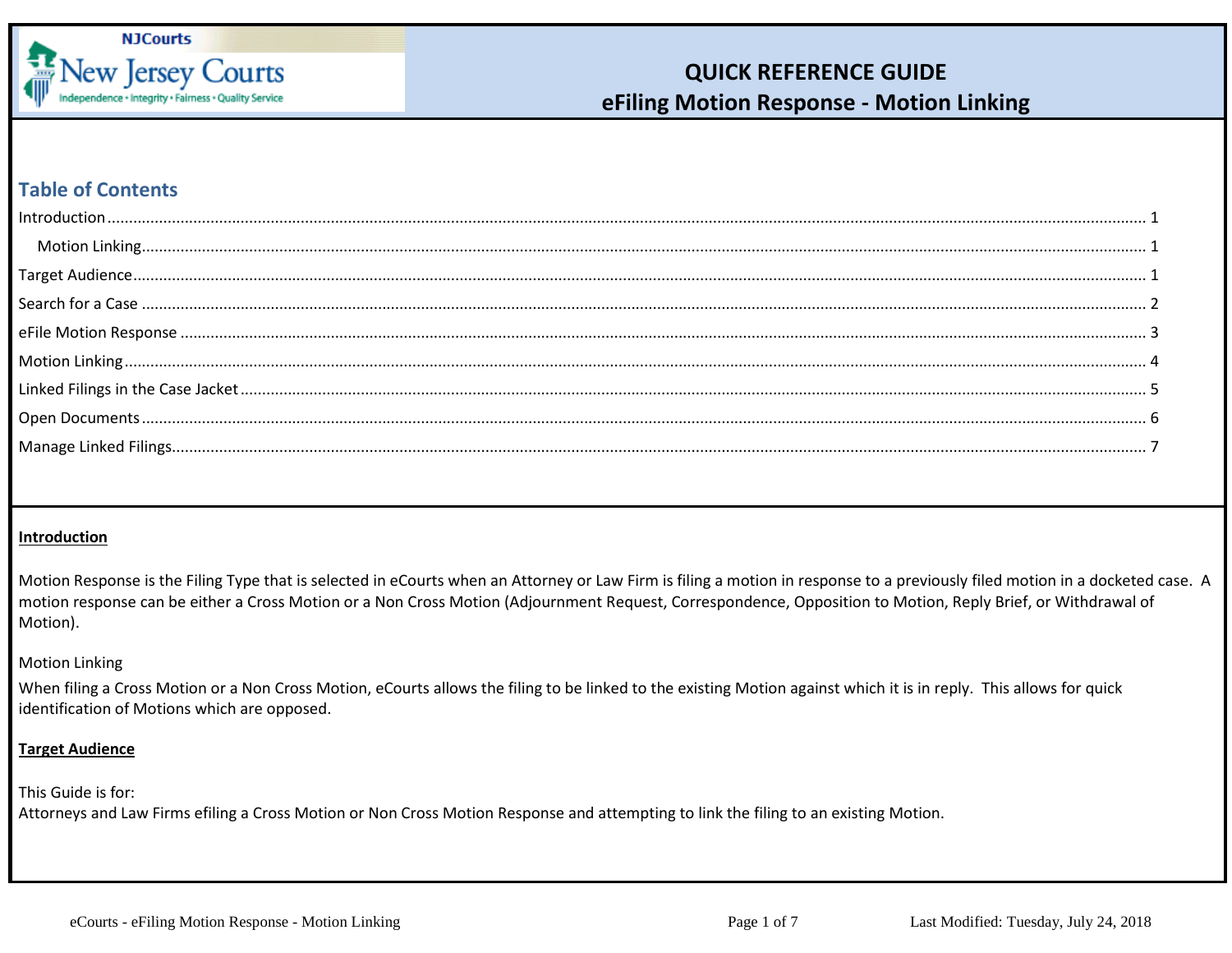<span id="page-1-0"></span>

| <b>Search for a Case</b> |                                                                                                                           | My Account<br>Help<br>Logout<br>  Home |
|--------------------------|---------------------------------------------------------------------------------------------------------------------------|----------------------------------------|
|                          | <b>Judiciary eCourts System - Civil Part</b>                                                                              |                                        |
| 1. From the eFiling tab, | New Jersey Courts                                                                                                         |                                        |
| enter the Docket # for   | Independence · Integrity · Fairness · Quality Service<br>User:                                                            |                                        |
| which to file a Motion   | <b>eCOURTS HOME</b><br>eFILING<br><b>CASE JACKET</b>                                                                      |                                        |
| Response.                |                                                                                                                           |                                        |
|                          | Enter a New Case/Search an Existing Case                                                                                  |                                        |
| 2. Click the 'Search'    | Enter the docket number to file against an existing case: ATLANTIC<br>$\frac{1}{2}$<br>18 Search<br>$\mathbf{2}$<br>$6$ - |                                        |
| button.                  | Ex. 000001<br>Ex. 15                                                                                                      |                                        |
|                          | OR                                                                                                                        |                                        |
|                          | Enter a new case: New Case                                                                                                |                                        |
|                          | OR                                                                                                                        |                                        |
|                          |                                                                                                                           |                                        |
|                          | Continue a Pending Filing:                                                                                                |                                        |
|                          |                                                                                                                           |                                        |
|                          |                                                                                                                           |                                        |
|                          |                                                                                                                           |                                        |
|                          |                                                                                                                           |                                        |
|                          |                                                                                                                           |                                        |
|                          |                                                                                                                           |                                        |
|                          |                                                                                                                           |                                        |
|                          |                                                                                                                           |                                        |
|                          |                                                                                                                           |                                        |
|                          |                                                                                                                           |                                        |
|                          |                                                                                                                           |                                        |
|                          |                                                                                                                           |                                        |
|                          |                                                                                                                           |                                        |
|                          |                                                                                                                           |                                        |
|                          |                                                                                                                           |                                        |
|                          |                                                                                                                           |                                        |
|                          |                                                                                                                           |                                        |
|                          |                                                                                                                           |                                        |
|                          |                                                                                                                           |                                        |
|                          |                                                                                                                           |                                        |
|                          |                                                                                                                           |                                        |
|                          |                                                                                                                           |                                        |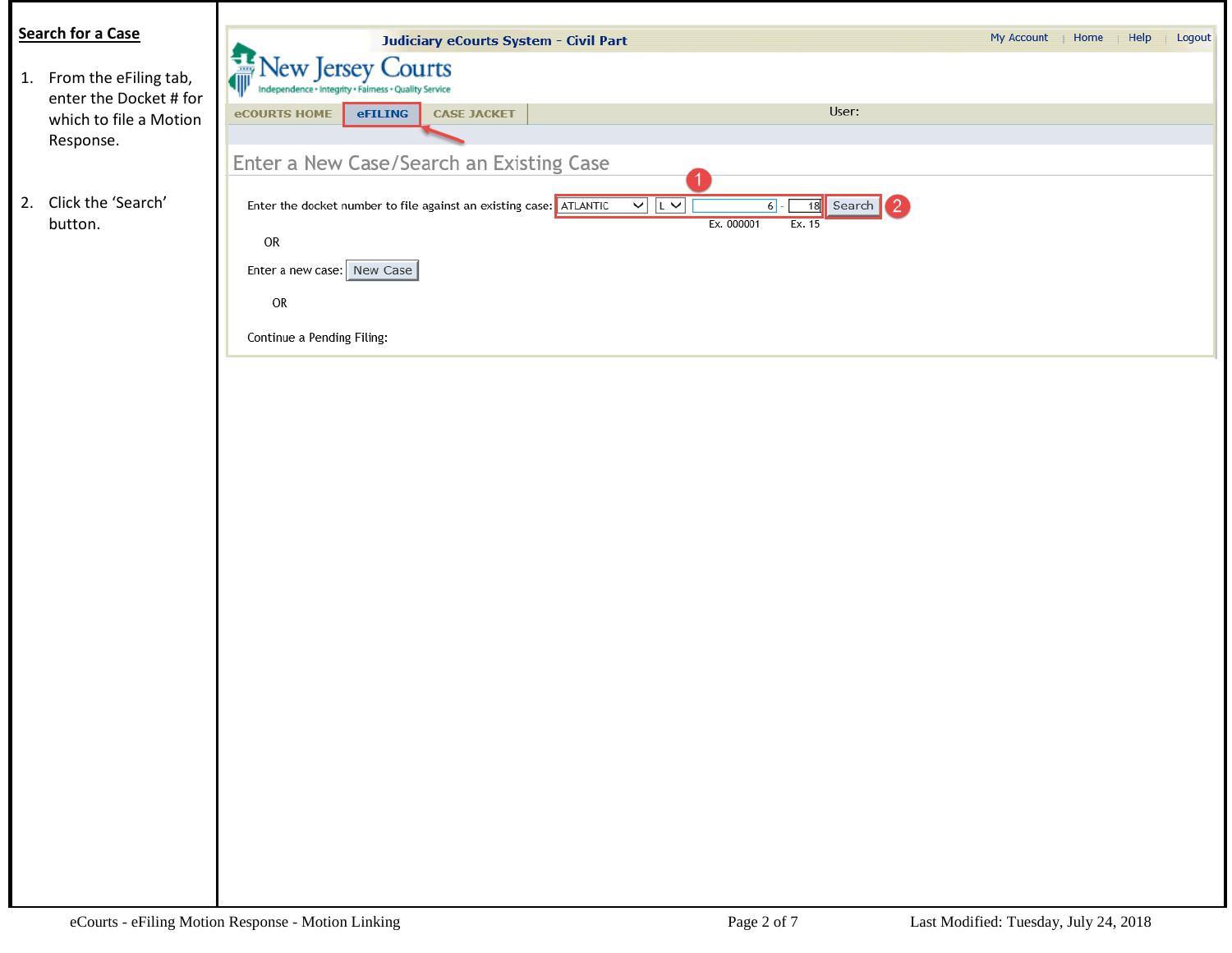

<span id="page-2-0"></span>

| eFile Motion Response                                     |                                                                                                                            |
|-----------------------------------------------------------|----------------------------------------------------------------------------------------------------------------------------|
|                                                           | <b>Select Filing Type:</b>                                                                                                 |
| 1. Select filing type<br>'Motion Response' and the        | *Select Filing Type: MOTION RESPONSE<br>*Select Filing Description: WITHDRAWAL OF MOTION<br>$\overline{\mathbf{v}}$        |
| filing description to efile.                              |                                                                                                                            |
| Scroll the list to view all                               |                                                                                                                            |
| filing descriptions                                       | CROSS MOTION TO REINSTATE CASE<br>CROSS MOTION TO RELIEVE COUNSEL                                                          |
| available.                                                | CROSS MOTION TO REMOVE FROM ARBITRATION                                                                                    |
|                                                           | CROSS MOTION TO REQUIRE MEDICAL EXAM<br>CROSS MOTION TO REVIVE A JUDGMENT                                                  |
| <b>NOTE:</b> Motion linking is                            | CROSS MOTION TO SATISFY JUDGMENT<br>CROSS MOTION TO STAY CASE                                                              |
| only available for the                                    | CROSS MOTION TO STAY JUDGMENT                                                                                              |
| 'Motion Response' filing                                  | CROSS MOTION TO STRIKE ANSWER<br>CROSS MOTION TO STRIKE ANSWER AND ENTER DEFAULT                                           |
| type.                                                     | CROSS MOTION TO SUBSTITUTE COMMISSIONER<br>CROSS MOTION TO SUBSTITUTE SERVICE                                              |
|                                                           | CROSS MOTION TO TRANSFER TO ANOTHER COURT<br>CROSS MOTION TO TRANSFER TO ANOTHER VENUE                                     |
| There are five (5) Non-                                   | CROSS MOTION TO VACATE DEFAULT JUDGMENT & RESTORE                                                                          |
| <b>Cross Motion Response</b><br>filing descriptions. When | CROSS MOTION TO VACATE DISMISSAL FAILURE TO MAKE DISCOVERY<br>CROSS MOTION TO VACATE ORDER                                 |
| filing one of these, all                                  | CROSS MOTION TO WAIVE AFFIDAVIT OF MERIT<br>CROSS MOTION TO WITHDRAW FUNDS                                                 |
| existing motions and cross-                               | CROSS MOTION TO CONFIRM ARBITRATION AWARD<br>CROSS MOTION TO STRIKE ANSWER FOR FAILURE TO MAKE DISCOVERY                   |
| motions will be displayed                                 | CROSS MOTION TURN OVER FUNDS                                                                                               |
| for which to establish a<br>link.                         | CROSS MOTION VACATE DEFAULT/EXTEND TIME ANSWER<br>CROSS MOTION VACATING JUDGMENT AND EXECUTION                             |
|                                                           | MOTION DISMISS WITH PREJUDICE DUE TO DISCOVERY DELINQUENCY<br>MOTION RESTORE ANSWER STRICKEN FOR FAILURE TO MAKE DISCOVERY |
|                                                           | MOTION TO DISMISS COMPLAINT FOR FAILURE TO MAKE DISCOVERY                                                                  |
| <b>Non-Cross Motion</b>                                   | OPPOSITION TO MOTION<br><b>REPLY BRIEF</b>                                                                                 |
| <b>Response Filing</b><br><b>Descriptions:</b>            | WITHDRAWAL OF MOTION                                                                                                       |
| 1. Adjournment Request                                    |                                                                                                                            |
| 2. Correspondence                                         |                                                                                                                            |
| <b>Opposition to Motion</b><br>3.                         |                                                                                                                            |
| <b>Reply Brief</b><br>4.                                  |                                                                                                                            |
| <b>Withdrawal of Motion</b><br>5.                         |                                                                                                                            |
|                                                           |                                                                                                                            |
|                                                           |                                                                                                                            |
|                                                           |                                                                                                                            |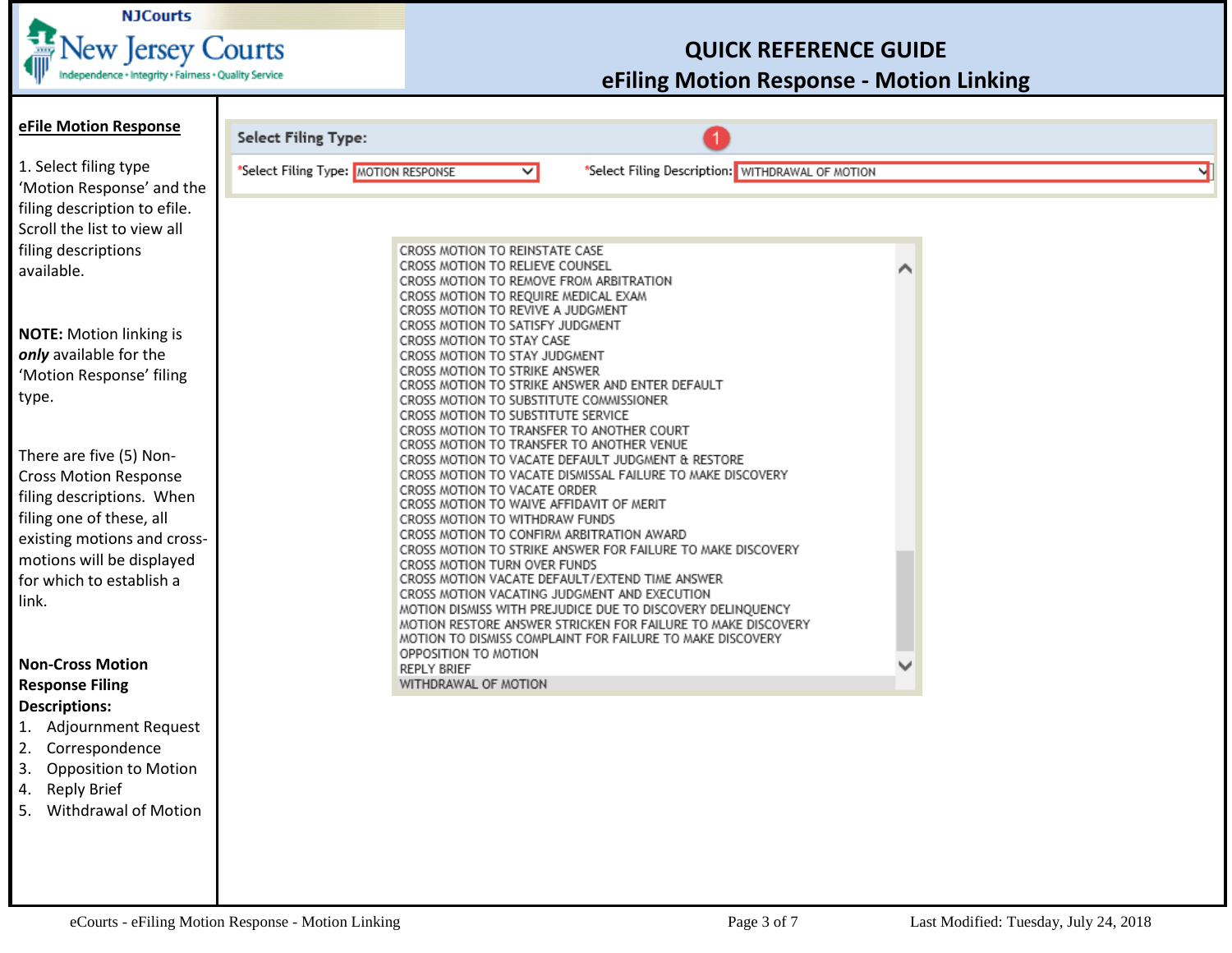

<span id="page-3-0"></span>

| <b>Motion Linking</b>                             |                                                  |                                                                 |                                  |                                                  |                                  |                         |
|---------------------------------------------------|--------------------------------------------------|-----------------------------------------------------------------|----------------------------------|--------------------------------------------------|----------------------------------|-------------------------|
|                                                   | Case Details   Case Number: ATL-L-000630-18      |                                                                 |                                  |                                                  |                                  | <b>View Case Jacket</b> |
| 1. Select an existing                             | Case Caption: JAMESON STEPHEN VS ABC CORP        |                                                                 |                                  |                                                  |                                  |                         |
| Motion from the list for                          | Court Type: Civil Part                           |                                                                 | Venue: ATLANTIC                  |                                                  | Case Initiation Date: 03/16/2018 |                         |
| which the Motion                                  | Case Type: INSURANCE FRAUD                       |                                                                 | Case Status: ACTIVE              |                                                  | Jury Demand: YES - 6 JURORS      |                         |
| Response filing is in reply                       | Case Track: 4                                    |                                                                 | Judge: JOHNSON, NELSON, C        |                                                  | Team: 2                          |                         |
| or opposition.                                    | # of Discovery Days: 450                         |                                                                 | Age of Case: 00 YR 03 MO         |                                                  | Consolidated Case: N             |                         |
|                                                   | Original Discovery End Date:                     |                                                                 | Current Discovery End Date:      |                                                  | # of DED Extensions: 0           |                         |
|                                                   | Original Arbitration Date:                       |                                                                 | <b>Current Arbitration Date:</b> |                                                  | # of Arb Adjournments: 0         |                         |
|                                                   | Original Trial Date:                             |                                                                 | <b>Current Trial Date:</b>       |                                                  | # of Trial Date Adjournments: 0  |                         |
| 2. Click the 'Continue'                           | Case Disposition: OPEN                           |                                                                 | <b>Disposition Date:</b>         |                                                  | Statewide Lien: No               |                         |
| button                                            | <b>Select Filing Type:</b>                       |                                                                 |                                  |                                                  |                                  |                         |
|                                                   |                                                  | *Select Filing Type: MOTION RESPONSE<br>$\overline{\mathsf{v}}$ |                                  | *Select Filing Description: WITHDRAWAL OF MOTION |                                  | $\overline{\mathsf{v}}$ |
| <b>NOTE:</b> Existing non-cross                   |                                                  |                                                                 |                                  |                                                  |                                  |                         |
| motion response filings                           |                                                  |                                                                 |                                  |                                                  |                                  |                         |
| (five types listed                                |                                                  |                                                                 |                                  |                                                  |                                  |                         |
| previously) will not be an                        | *Select a pending motion to link this filing to: |                                                                 |                                  |                                                  |                                  |                         |
| option with which to link a                       | Select                                           | <b>Document Description</b>                                     |                                  | <b>Filed Date</b>                                | Filer                            | Adversary               |
| new, non-cross motion                             | $\odot$ 1                                        | MOTION FIXING COMPENSATION                                      |                                  | 05/02/2018                                       | STEPHEN J JAMESON                | ABC CORP                |
| response filing. For<br>example, a link cannot be | O                                                | None of the Above                                               |                                  |                                                  |                                  |                         |
| established between an<br>existing Correspondence |                                                  |                                                                 |                                  |                                                  |                                  | Back<br>Continue        |
| and a filing of a Reply Brief.                    |                                                  |                                                                 |                                  |                                                  |                                  |                         |
|                                                   |                                                  |                                                                 |                                  |                                                  |                                  |                         |
|                                                   |                                                  |                                                                 |                                  |                                                  |                                  |                         |
|                                                   |                                                  |                                                                 |                                  |                                                  |                                  |                         |
|                                                   |                                                  |                                                                 |                                  |                                                  |                                  |                         |
|                                                   |                                                  |                                                                 |                                  |                                                  |                                  |                         |
|                                                   |                                                  |                                                                 |                                  |                                                  |                                  |                         |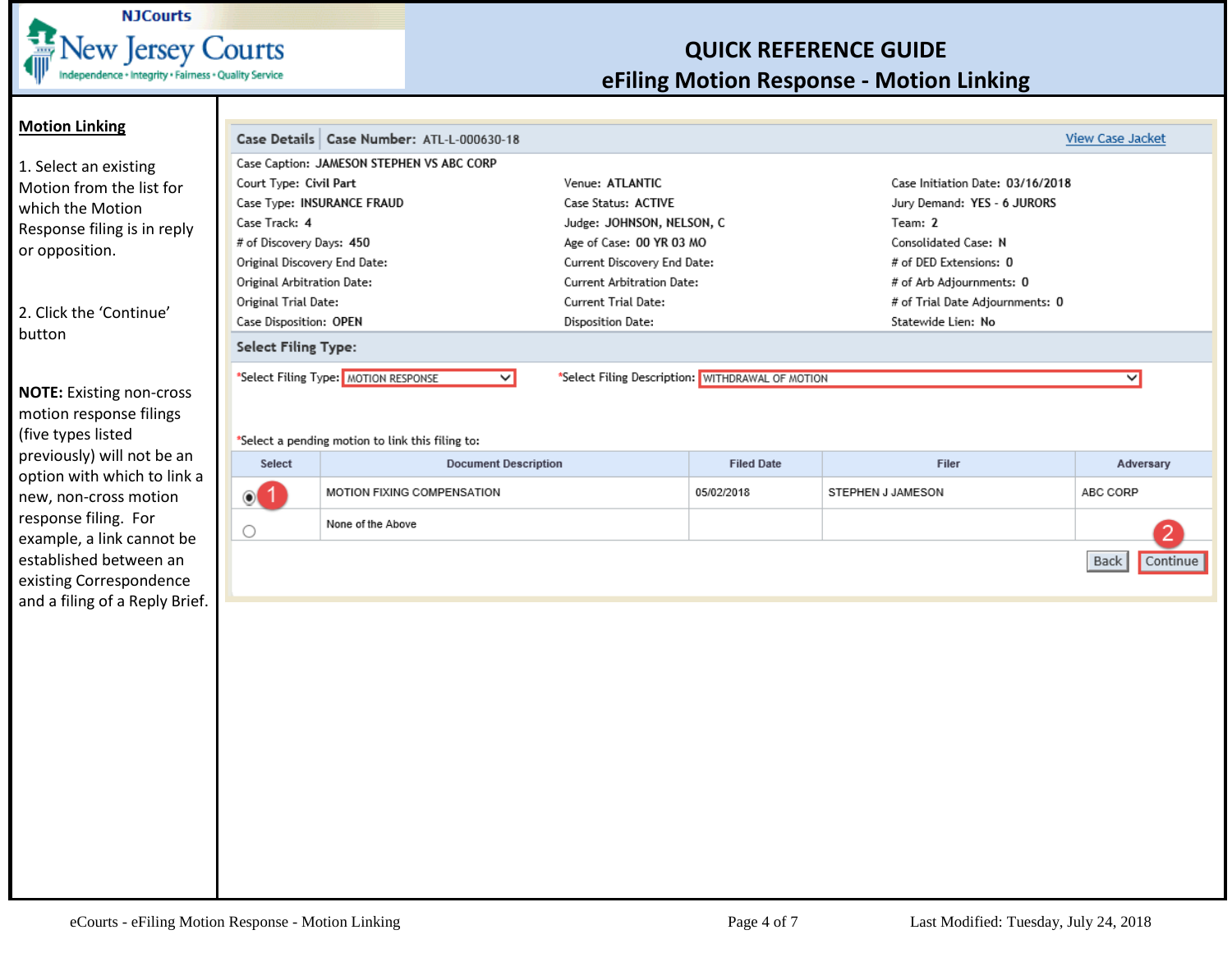

<span id="page-4-0"></span>

| <b>Linked Filings in the Case</b><br><b>Jacket</b>    | <b>Case Actions</b> |                |                                                                                                                                                                                      |                       |                   |
|-------------------------------------------------------|---------------------|----------------|--------------------------------------------------------------------------------------------------------------------------------------------------------------------------------------|-----------------------|-------------------|
| The Case Jacket will display                          | Filed<br>Date       | <b>Filings</b> | <b>Docket Text</b>                                                                                                                                                                   | <b>Transaction ID</b> | <b>Entry Date</b> |
| the linked filing written in<br>CAP between asterisk. | 1/2/2018            | 0<br>X         | Complaint for ATL-L-000006-18 submitted by LE PORE, TEST S, HOLLANDER, STRELZIK,<br>PASCULLI, ET AL on behalf of ALEX VITTA against DAVID ALOHA                                      | LCV201891             | 1/2/2018          |
| <b>NOTE: *LINKED FILING*</b>                          | 1/2/2018            | 0<br>X         | AFFIDAVIT OF MERIT submitted by LE PORE, TEST, S of HOLLANDER, STRELZIK, PASCULLI,<br>ET AL on behalf of ALEX VITTA against DAVID ALOHA                                              | LCV201893             | 1/2/2018          |
|                                                       | 4/6/2018            | 0<br>X         | Answer W/CounterClaim W/Jury Demand submitted by PRONGAY, TEST, M of ANSELL<br>GRIMM & AARON PC on behalf of BUENA REGIONAL SCHOOL DISTRICT against LEO B<br>DUBLER, III             | LCV20186987           | 4/6/2018          |
|                                                       | 4/6/2018            | 0<br>Σ         | MOTION FOR EXPEDITED JURY TRIAL submitted by PRONGAY, TEST, M of ANSELL GRIMM &<br>AARON PC on behalf of LEO B DUBLER, III against BUENA REGIONAL SCHOOL DISTRICT<br>*LINKED FILING* | LCV20186988           | 4/6/2018          |
|                                                       | 4/6/2018            | 0<br>X         | MOTION DISMISSING COMPLAINT submitted by PRONGAY, TEST, M of ANSELL GRIMM &<br>AARON PC on behalf of LEO B DUBLER, III against BUENA REGIONAL SCHOOL DISTRICT<br>*LINKED FILING*     | LCV20186989           | 4/6/2018          |
|                                                       | 4/6/2018            | 0<br>X         | CONSENT ORDER submitted by PRONGAY, TEST, M of ANSELL GRIMM & AARON PC on behalf<br>of LEO B DUBLER, III against BUENA REGIONAL SCHOOL DISTRICT                                      | LCV20186990           | 4/6/2018          |
|                                                       | 4/9/2018            | 0<br>Σ         | CROSS MOTION FOR DISCOVERY submitted by PRONGAY, TEST, M of ANSELL GRIMM &<br>AARON PC on behalf of BUENA REGIONAL SCHOOL DISTRICT against LEO B DUBLER, III<br>*LINKED FILING*      | LCV20187303           | 4/9/2018          |
|                                                       | 4/10/2018           | 0<br>X         | WITHDRAWAL OF MOTION submitted by PRONGAY, TEST, M of ANSELL GRIMM & AARON PC<br>on behalf of LEO B DUBLER, III against BUENA REGIONAL SCHOOL DISTRICT *LINKED<br>FILING*            | LCV20187308           | 4/10/2018         |
|                                                       |                     |                |                                                                                                                                                                                      |                       |                   |
|                                                       |                     |                |                                                                                                                                                                                      |                       |                   |
|                                                       |                     |                |                                                                                                                                                                                      |                       |                   |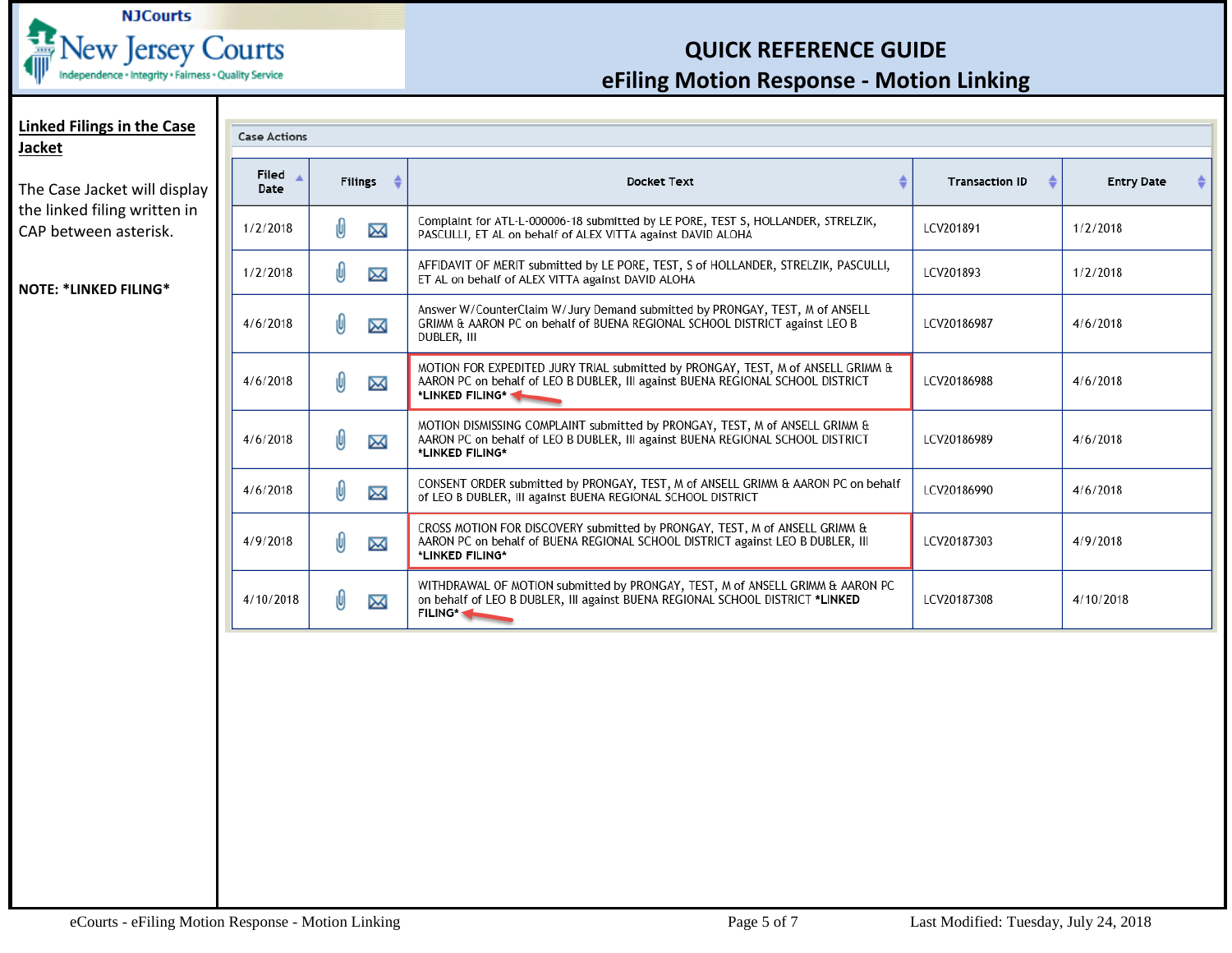

#### <span id="page-5-0"></span>**Open Documents**

1. Select the paper clip icon to display the filing documents and the linked filing.

2. The Documents tab displays documents that were uploaded in the filing and these can be opened individually by clicking the hyperlink for each or selected all together.

3. Click the 'Save/Print Selected Documents' tab to save or print filings from the 'Documents' tab.

4. Click the 'Close' tab to go back.